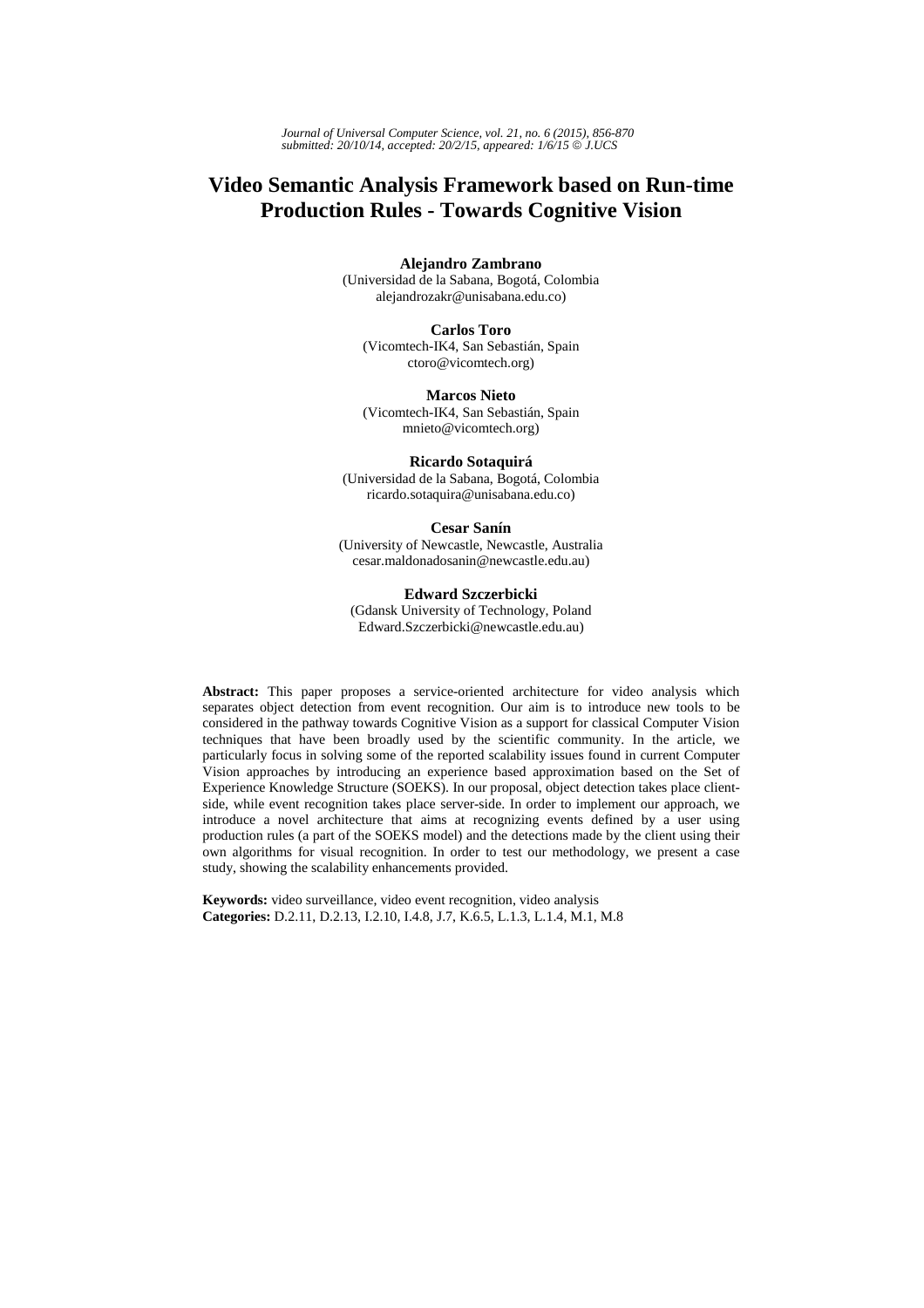## **1 Introduction**

Event identification in video footage has many important implications for society and industry at large ([Thonnat, 2008], [Zheng, 2014], [Jung, 2011]). In a security and surveillance scenario, it is mandatory to be able to quickly respond to suspicious events (burglary, strange objects, people masses in movement, etc.). Most of these activities require an automated recognition of such events [Aggarwal, 2011]. The classical approach to video annotation is to devote a person to the content analysis of video streams. The aforementioned approach undoubtedly causes many problematic issues like: (i) operator's fatigue, (ii) decreased attention span, and (iii) efficiency loss. It is in this scenario, where computer supported or automated analysis of video emerges as a need. Since large amounts of data need to be processed, algorithmic approaches coming from classical computer vision can be used for segmenting relevant parts of a video in order to identify interesting situations. However, a number of difficulties have been reported with current methods ([Thonnat, 2008], [Ling, 2012], [Jung, 2012]). For example, it is common in current approaches that most of the code when developing a new application (even with similar algorithms) has to be rewritten when the conditions, situation or client specifications varies [Little, 2013]. The aforementioned situation occurs because the focus on video segmentation enhancement arguably leaves the final application to be implemented via switchcases, which is difficult to maintain. As the system grows, adding a new consideration (not originally covered) becomes a monolithic situation. The abovementioned situation evolves in development slowdowns and implementations, which reuse only a small portion of code, hereafter losing time and money. In this paper, we attempt to mitigate this problem by presenting a flexible architecture, which allows the separation of the logic layer from the computer vision algorithmic containers. In this way, we present such logic as part of a consumable service that will require simple production rules. In order to keep the flexibility of our service, said production rules could be changed at runtime. Our system has proved effectiveness on the detection of semantic events in videos, adapting easily to different requirements by changing the rule sets to be used.

This paper is arranged as follows: in section two, we present some relevant related work; in section three, we introduce our proposed architecture with an example of a production rule; in section four, we present a case example with different scenarios and an evaluation comparing a manually annotated video stream with our results; and lastly, in section five, we present future work and conclusions.

## **2 Related Work**

Creating a cognitive system with visual capacity requires skills both in cognitive systems and image processing for object recognition [Maillot, 2004]. The literature reports some attempts to create cognitive systems able to recognize objects and events in a given area of interest. However, presented approaches tend to be limited to its own specific areas of interest and scenario dependence limited to arguably very small application domains ([Thonnat, 2008], [Maillot, 2004], [Auer, 2005], [Ling, 2012], [Nieto, 2014], [Bauckhage, 2004], [Lim, 2014], [Jung, 2013]).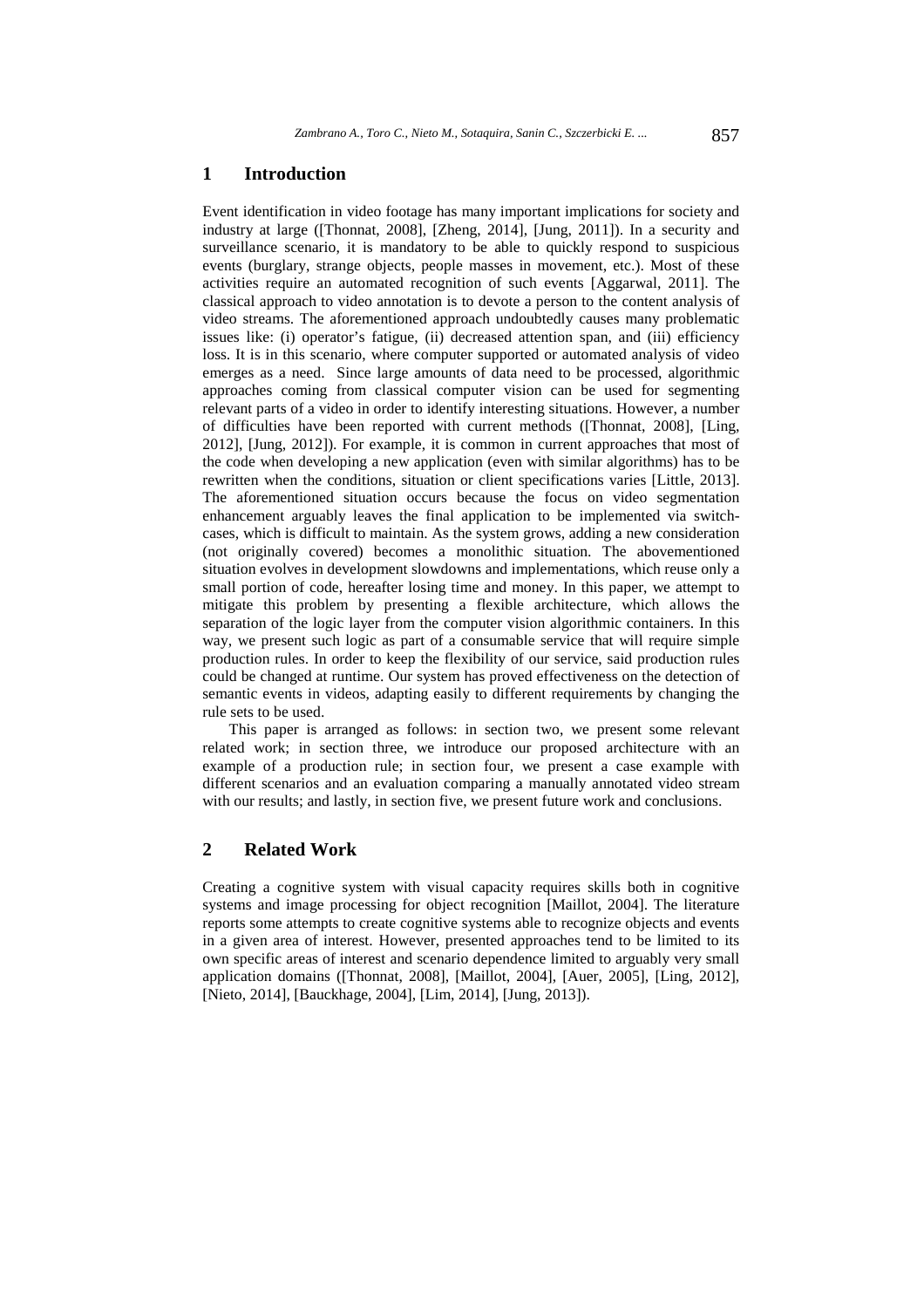Some reported works aim to improve the way detection and semantic annotation of events in videos takes place ([Thonnat, 2008], [Maillot, 2004], [Ling, 2012], [Long and Jung, 2015]). A consensus exists that spatial–temporal detection of objects is required for effectively identifying events and minimizing false alarms [Little, 2013]. We follow this principle as we track intra-frame detections over time analyzing also their spatial information. Development of new algorithms for event recognition seems to be most common ([Thonnat, 2008], [Little, 2013]). With our approach, we attempt to make possible to implement those algorithms within our platform.

In order to manage more meaningful detections, contextual areas can be defined to indicate parts of the scene where specific events can take place and be expected [Fritsch, 2003]. We concur with the aforesaid technique in our approach, narrowing, in this way, some of the possible events to be detected to certain areas. With additional contextual information, such as the scene perspective or prior information of the expected type of objects in the scene, it is also possible to dramatically enhance the speed and accuracy of detection algorithms [Nieto, 2014]. In other cases, authors present advances in the development of computer vision parallel with the development of event recognizers. It is always necessary to work in both areas to further progress in the cognitive vision domain. Sadly, currently presented proposals suffer from scalability issues. It is common that in order to make improvements or adapting to new (not originally considered situations) a large amount of the code has to be re-written. This happens because object recognition and event recognition are not differentiated.

The approach we propose has been designed to simplify the scalability problems mentioned before by implementing a flexible framework for video event recognition. Following Thomas Gruber's definition of what ontology is: the explicit specification of a conceptualization [Gruber, 1995]; our system is ontologically-extensible, providing the resulting knowledge to additional reasoning capabilities in the semantics data.

### **2.1 The Set of Experience Knowledge Structure (SOEKS) – Modeling the User Experience via a Semantic approach.**

Set of experience has been developed to store formal decision events explicitly [Sanín, 2012]. It is a model based upon existing and available knowledge, which must adjust to the decision event that it is built from. Four basic components in the SOEKS surround decision-making events: variables, functions, constraints, and rules. They are stored in a combined dynamic structure that comprises set of experience. Variables usually involve representing knowledge using an attribute-value language (that is, by a vector of variables and values). This is a traditional approach from the origin of knowledge representation, and is the starting point for the set of experience. Variables that intervene in the process of decision-making are the first component of the set of experience. These variables are the root of the structure, because they are the origin of the other components. Based on the idea of Malhotra [Sanín, 2012] who maintains that "to grasp the meaning of a thing, an event, or a situation is to see it in its relations to other things", variables are related among them in the shape of functions. Functions, the second component, describe associations between a dependent variable and a set of input variables; moreover, functions can be applied for reasoning optimal states, because they result from the goals of the decision event.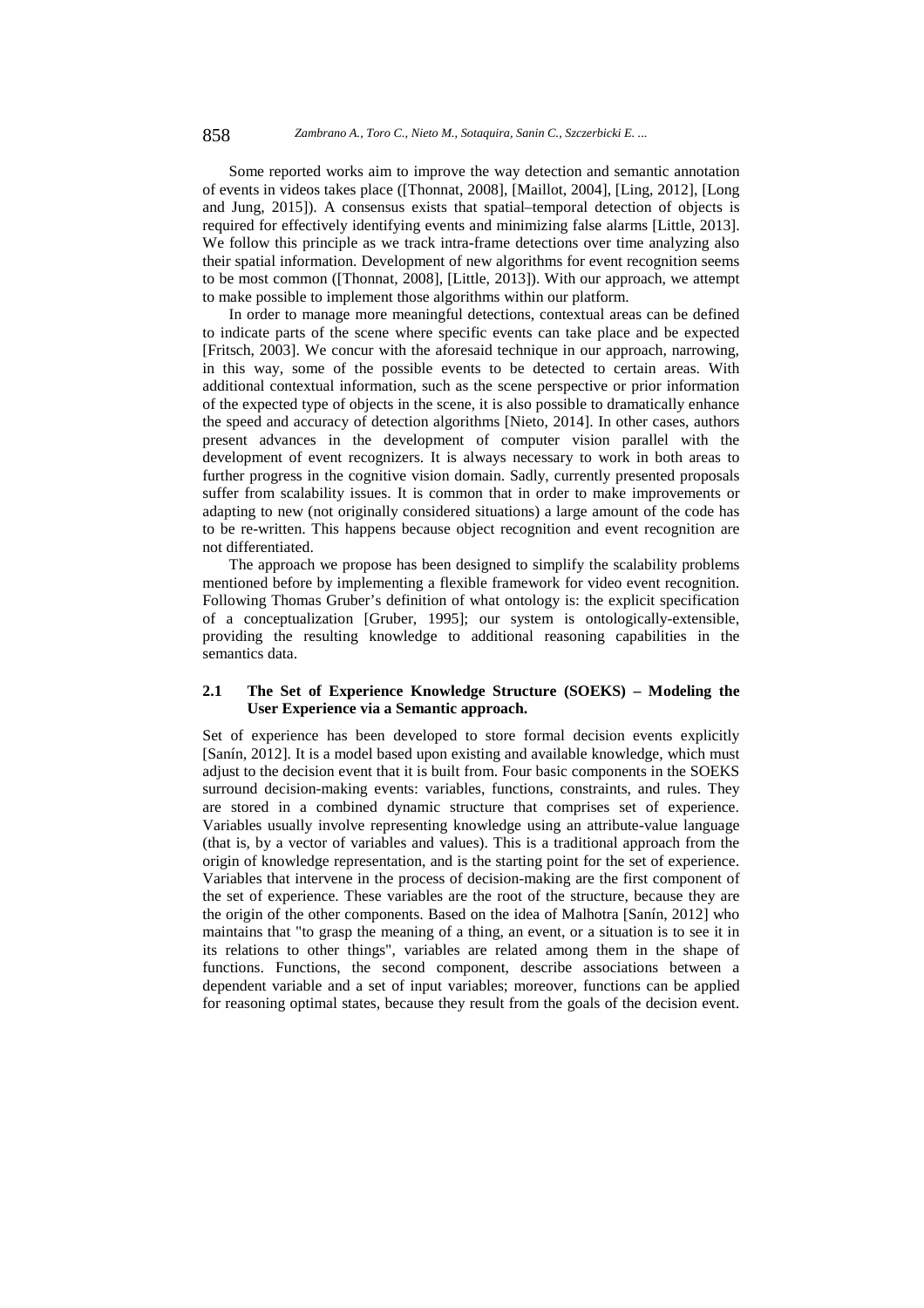Therefore, set of experience uses functions, and establishes links among the variables constructing multi-objective goals. According to Theory of Constraints (TOC), Goldratt [Goldratt, 1986] affirms that any system has at least one constraint; otherwise, its performance would be infinite. Thus, constraints are another form of relationships amongst the variables; in fact, they are also functions.

A constraint, as the third component of set of experience, is a restriction of the feasible solutions in a decision problem, and a factor that limits the performance of a system with respect to its goals. Finally, rules are suitable for associating actions with conditions under which the actions should be performed. Rules, the fourth component of set of experience, are another form of expressing relationships among variables.

They are conditional relationships that operate in the universe of variables. Rules are relationships between a condition and a consequence connected by the statements IF-THEN-ELSE. In conclusion, the set of experience consists of variables, functions, constraint and rules, which are uniquely combined to represent a formal decision event. Sets of experience can be used in platforms to support decision-making, and new decisions can be made based on such sets. SOEKS is able to collect and manage explicit knowledge of different forms of formal decision events [Sanín, 2012]. In the SOEKS, the four basic components (see Figure 1), variables, functions, constraints and rules are associated and stored in a combined dynamic structure that allows a cognitive vision system to greatly benefit from stored experience.



*Figure 1: The Set of Experience Knowledge Structure* 

The combination of the four components of the SOEKS offers distinctiveness due to the elements of the structure that are connected among themselves imitating part of a long DNA strand. A SOEKS produces a value of decision, called efficiency. Besides, it is possible to group sets of experience by category, that is, by objectives. These groups could store a "strategy" for such category of decisions.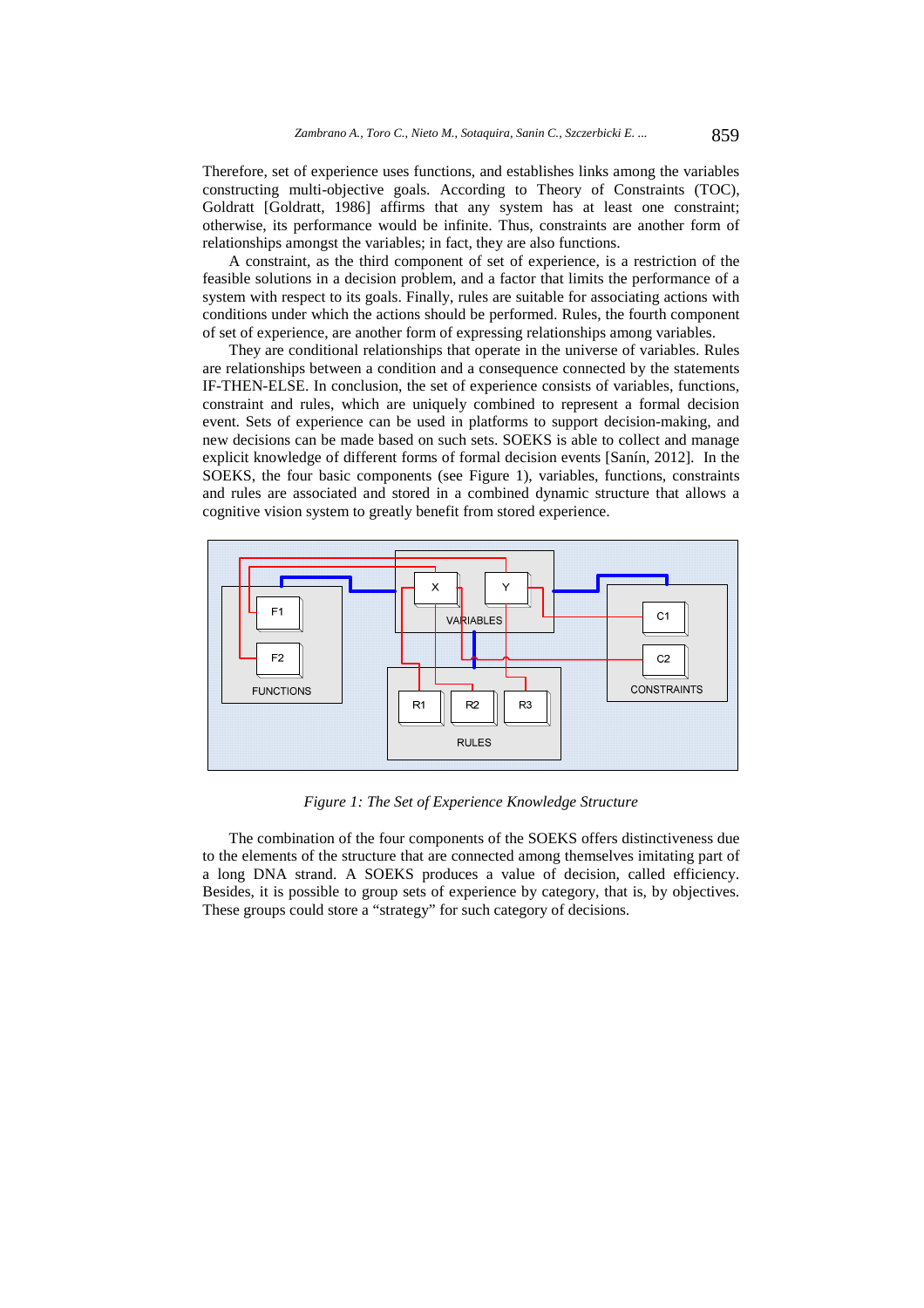## **3 Approach Overview**

Our goal is to support the speed of development processes in cognitive vision. We define Cognitive Vision (CV) as an attempt to achieve more robust, resilient, and adaptable computer vision systems by endowing them with a cognitive faculty: the ability to learn, adapt, weight alternative solutions, even the ability to develop new strategies for analysis and interpretation and anticipate the occurrence of objects or events. In essence, CV is a combination of computer vision and cognition ([Auer, 2005], [Vernon, 2008]).

Computers, unfortunately, are not yet capable of forming representations of the world in this way, and even simpler, representations of just formal decision events. This presents a problem of how to adequately, efficiently, and effectively represent information and knowledge inside a computer. For this reason, our consideration of using SOEKS as carrier for decisions making is logically founded in the fact that experience has to be taken into account for developing a better cognitive vision system. In regards to the implementation of SOEKS being the base of our system, out of the four components of the SOEKS, variables and constraints are easy to be understood in the context of computer vision, and functions are implemented in a programmatic perspective; then, we focus this paper on the production rules as it is in this context where an expert would generate the prerogatives for the conceptual model.

#### **3.1 An architecture for Cognitive Vision based on run-time production rules**

With so many diverse approaches to achieve computer recognition of human activities [Aggarwal, 2011], it has become necessary to effectively separate and reuse the logic that gets implemented for event recognition.

Our proposed approach is based on a service-oriented model. It handles the logic used for event recognition in videos, using object detection from computer vision data. This improves the production rate of software development as the logic for event recognition can be handled separated from the logic for object recognition. Allowing building, managing and applying reusable components easily and efficiently [Zhu, 2005]. Currently, we use boundary detection for events to be recognized. The reason is that they provide a generic segmentation of the video, which is not dependent on the action classes [Weiland, 2011]. Therefore, software will no longer be developed, integrated, and released in a centrally synchronized way. Instead, developers will be able to concentrate on improving their computer vision programs and choosing the required production rules for their implementations [Lee, 2010]. That is, if the rules already exist (see section 3.2). To validate our approach, we have developed a tool with the flexibility to help recognize events in videos while being non-dependent on the scenario. Every client sends their own set of rules (which describe the events they are interested in), the object detections obtained from videos and the parameters that govern the analysis of the detections. As a result, the workload required for adapting the programs to each situation and/or user is greatly reduced. By giving the tool additional information (e.g. height, width, frame rate of the video, etc.), it is possible to use them in the rules, achieving more accurate results. Since we are trying to semantically annotate events, we will be using the rules for describing the context of the video. Physical objects, both contextual and mobile are described with attributes.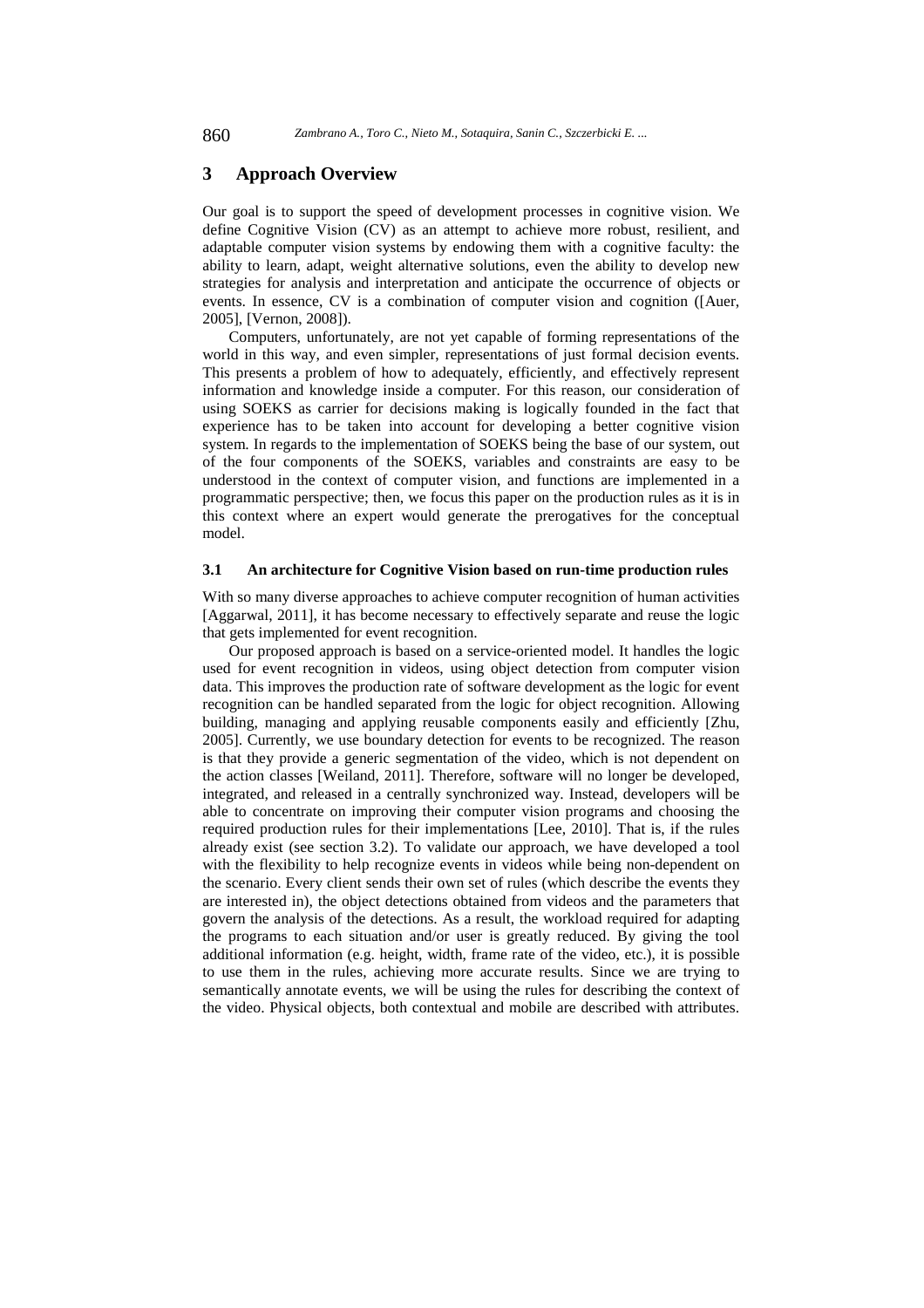Events are described by the evolution and interaction of an object in the scene [Thonnat, 2008]. Thus, the context of an action describes its necessary preconditions and its effect on the scene while the evolution of an object in the scene relates it with another object through interaction [Bauckhage, 2004].

#### **3.2 An architecture for semantic annotation of video using production rules**

In this section, we present an architecture centred on event detection. It consists of three layers: Data Layer, Information Layer and Knowledge/Experience Layer. Our architecture is divided in two different sections: one for the Client and the other for the Server (Figure 2 depicts the architecture from a conceptual perspective).



*Figure 2: Cognitive Vision architecture* 

Since the logic is based in rule programming (and contained in the SOEKS structure), developers are able to separate conditions for event recognition as in the form of methods. With this approach, they are granted great flexibility for permanently changing conditions from a user perspective without recompiling the whole application.

**Data layer:** This layer consists on the source of required data for the architecture to work. The basis of all video analysis is a good source of video. Any source should work, but in our case, the tests were performed with security cameras located at fixed positions. Any camera movement was suppressed to facilitate testing, although theoretically this could be handled through rules (see section 3.2).

**Information Layer:** In this layer, the Video Segmentation module receives videos from security cameras. In this module, the videos are analyzed frame by frame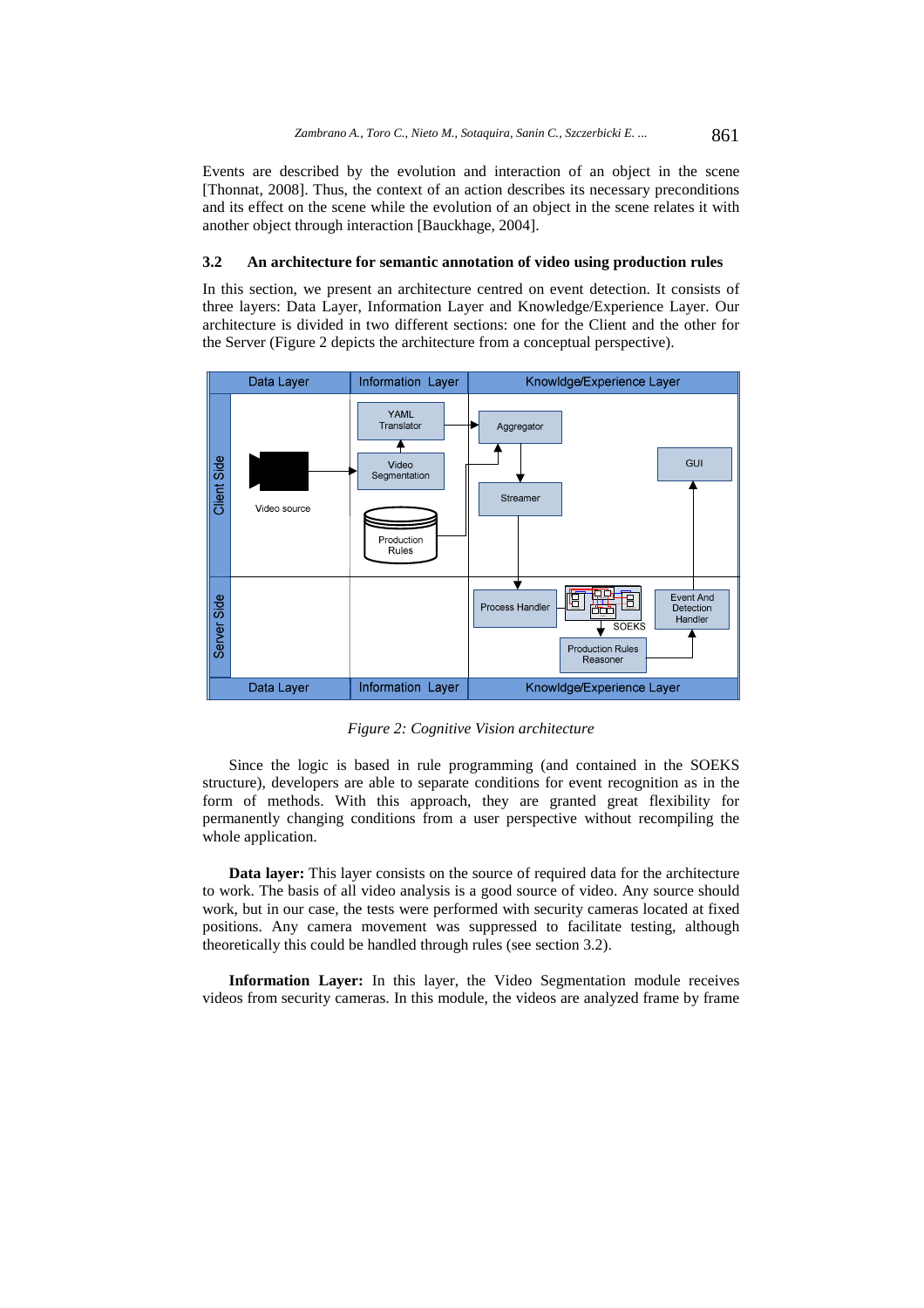for object recognition. To name a few, the data gathered from detected objects are: (i) frame of detection, (ii) type of object, (iii) position, (iv) dimensions and (v) variation from the previous frame. This module also handles the basic information of the video, e.g. width, height and frame rate. That information can be used within the rules for more accurate results. The video information and detections go into the YAML Translator module where they are exported in YAML format. YAML is a recursive acronym for "YAML Ain't Markup Language". Early in its development, YAML was said to mean "Yet Another Markup Language". YAML was chosen for its (i) readability, (ii) portability between programming languages, (iii) expressiveness (iv) extensibility and (v) ease of implementation and usage [Ben-Kiki, 2009]. Due to rule simplicity, they can be stored as plain text files and/or databases. Regardless of the storage method, rules are transferred to the server at runtime. To respond to changing situations, it is possible to have different text files with rules and select those that are desired for a given requirement. In the event of having them stored in a database, it is also possible to implement a system for rule selection for increased flexibility.

**Knowledge/Experience layer:** In the first module of this layer (Aggregator), the production rules are joined with the detections and configuration information on the client side. The collected data is then transferred into the Streamer module, which sends it in fragments to the server. On the server side, the Process Handler opens first a dedicated connection for each client and redirects the data streamed from the client into the next module, the *Production Rules Reasoner*. This module uses each client's rules to identify those events that are of interest to the client. For the sake of accuracy, the production rules engine uses the frame number (time) and position/shape (space) of every detected object to identify events existing in the video. The spatiotemporal analysis plays a significant role in event detection and recognition [Ling, 2012] and reducing the number of false alarms [Little, 2013]. As the reasoner detects a new event, it is transferred to the Event and Detection Handler.

The last module in the server-side is used for semantically annotating the detections of objects and events. A possible scenario for the exploitation of semantic data by ontology based technologies [Toro, 2008]. After the annotation process, each detection is sent back to the client. Back on the client-side, the GUI handles the data by showing it to the user. After the server finishes processing the data and sends back the results, the user can export the results for further analysis. As for the time this work was written, there were two options for exporting; (i) Viulib (a set of libraries for computer vision applications) and (ii) ViPER (Visual Information Processing for Enhanced Retrieval) format, both being XML based. Nonetheless, other export/import formats can be added as plugins. At this point, it is up to the client to choose whether to edit or change the used production rules or change the video to analyze. This layer contains the SOEKS as container for the decisions and interacts with the knowledge layer through the reasoner, as SOEKS can be evolved using evolutionary inspired techniques; the evolution of the experience model is assured. In this paper, we focus on the production rules which are the key places where a surveillance expert will provide his knowledge and experience to the cognitive vision system.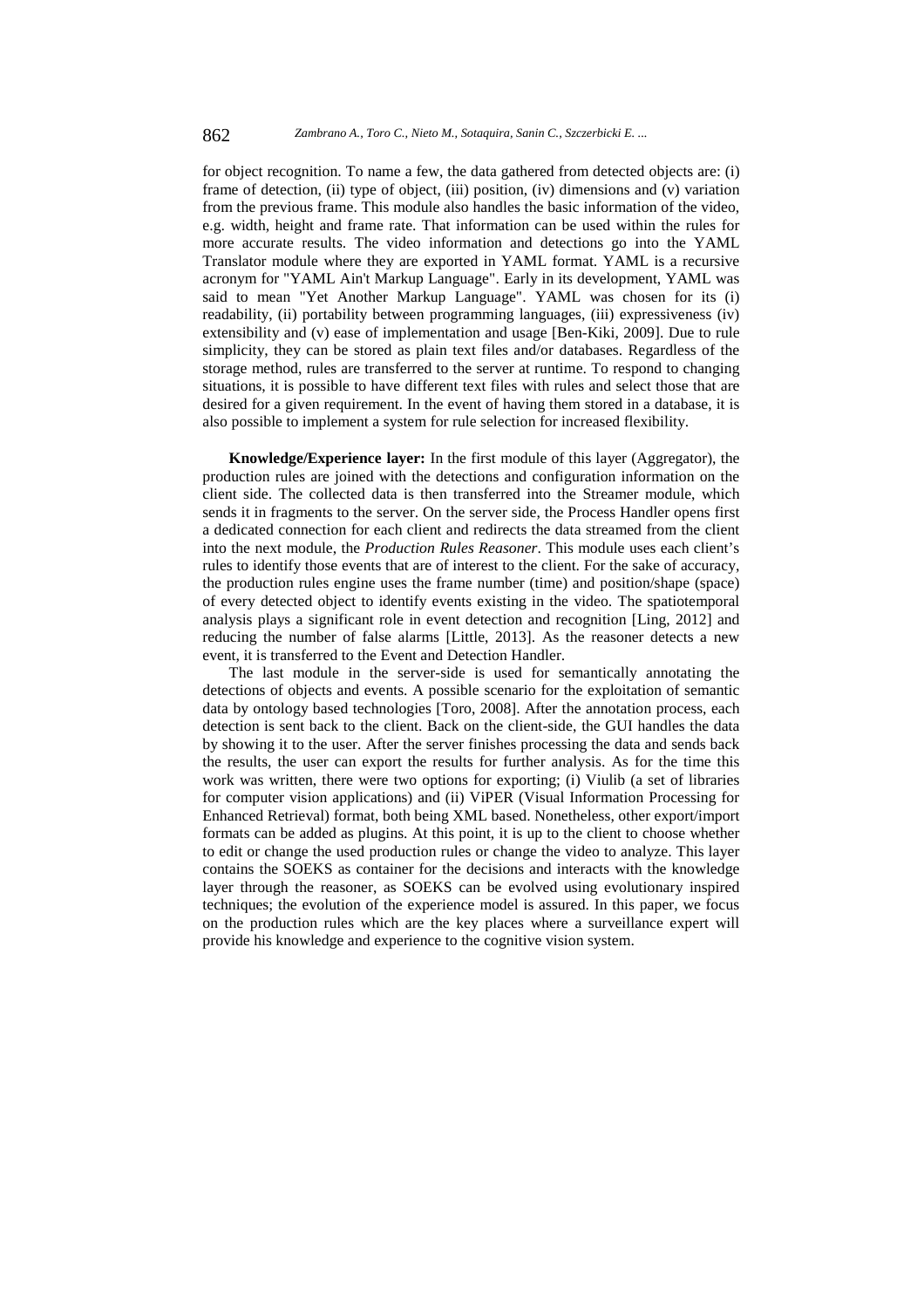## **3.3 Example of a simple production rule contained in SOEKS**

The production rule engine in the SOEKS keeps our approach flexible; provided such engine maintains the underlying logic model. Rules describe the events of interest and can be written in Java. Rules act in accordance to with the detections that have already been made in the video stream using computer vision techniques and can be created and updated from outside the code in execution time with any text processor. Figure 3 depicts an example of a rule.

```
rule "Am La Persona?"
agenda-group "detection"
salience 250
when
 $aO : AbstractObiect (
  type == "Unknown".
   Sid:id.
   averageHWRatio >= 1.85
    &&=& 2.15\mathbf{E}then
 modify ($aO) {
  setType ("Person")
 \mathcal{E}update ($aO);
end
```
*Figure 3: Example of a production rule* 

Rules can be divided in groups for declaring "global" priorities. This is called agenda-groups being the SOEKS equivalence to decisional chromosomes. Following that action, the "local" priority within each group is taken into consideration, which is called salience. It is interesting to note that the higher the value of salience, the higher the priority of the considered rule. All the rules will be triggered as soon as their conditions are met. In the given example, the rule will be triggered once an unidentified object with an average height-width ratio between 1.85 and 2.15 (square with approximate height and width ratio of 2:1) appears. The second part of the rule is the consequence clause, which can be controlled. For our example, such object will be considered as a "Person". The level of simplicity or complexity of a rule will be determined by the user and the involved scenario. The higher the complexity of the events to detect will give more complex rules (combination of rules) which should be separated into simpler rules (single rules). It is usually possible to split a complex rule into several separated and simpler rules.

Rules as part of SOEKS are managed by the server side application of choice for rule processing (in our case Drools [De Ley, 2011]). The aforementioned fact allows us to be able to modify on the fly such rules and store them in manageable simple plain-text files containing the sets of rules. At runtime, previously selected rules are transferred to the server. Every file can keep its own set of rules to be used for diverse situations. Since rules are stored in the SOEKS in plain text, they can also be stored in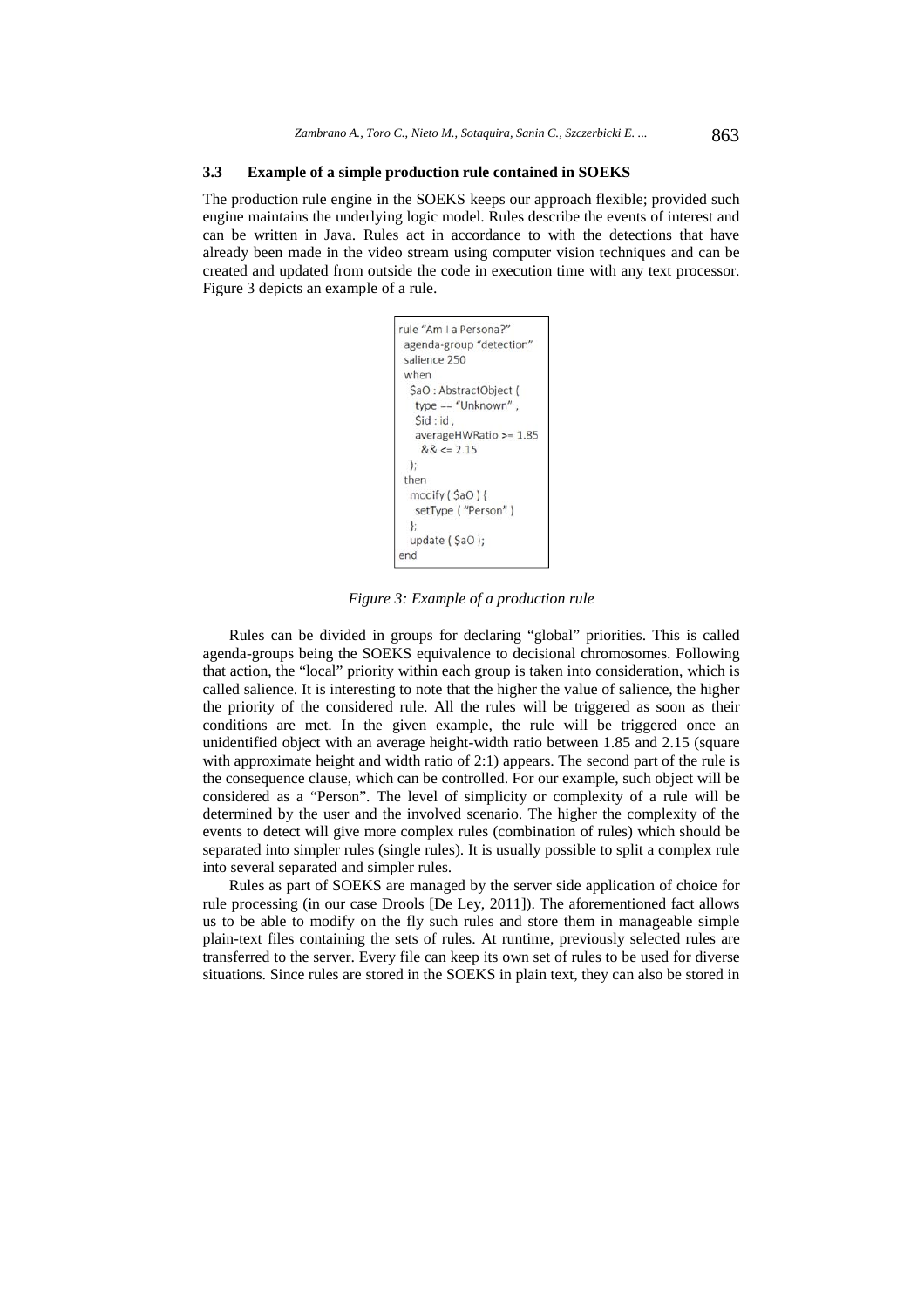864 *Zambrano A., Toro C., Nieto M., Sotaquira, Sanin C., Szczerbicki E. ...*

databases. At runtime, a text file is simulated with the chosen rules and sent to the server.

Within the rules, the semantics used to describe each object may be defined to adapt for the required context, which plays a fundamental role in the recognition of complex events [Fernández, 2011]. These descriptions are the output annotations of the program.

## **3.4 Example execution**

During the developing of this work, several videos related to surveillance applications were used for testing. They were first processed with blob detection methods. This process uses a combination of full and upper-body detectors with perspective information of the scene [Nieto, 2014]. In these videos, several different types of actors could be seen, e.g. people, vehicles or just faces at a doorstep. Our application in conjunction with the service was capable of seamlessly work with these diverse videos. Figure 4 depicts the transmission of data to the server.



*Figure 4: Screenshot of the application while sending the detections to the server* 

The tool has the flexibility to process and analyze any type of detection, as long as the user uses rules capable of handling the detections of the video. Among the detected events, we can find people walking or running, groups of people or a person leaving a vehicle, etc. For this case, the same rules where applied for diverse videos with different interests. The steps taken for each test are:

- 1. Connect to the server after the tool starts and receive confirmation.
- 2. Search for a YAML detection file with the tool.
- 3. Start execution.
- 4. Once the analysis is completed, a detection summary is presented to the user on the log as can be seen on Figure 5. The fields shown are: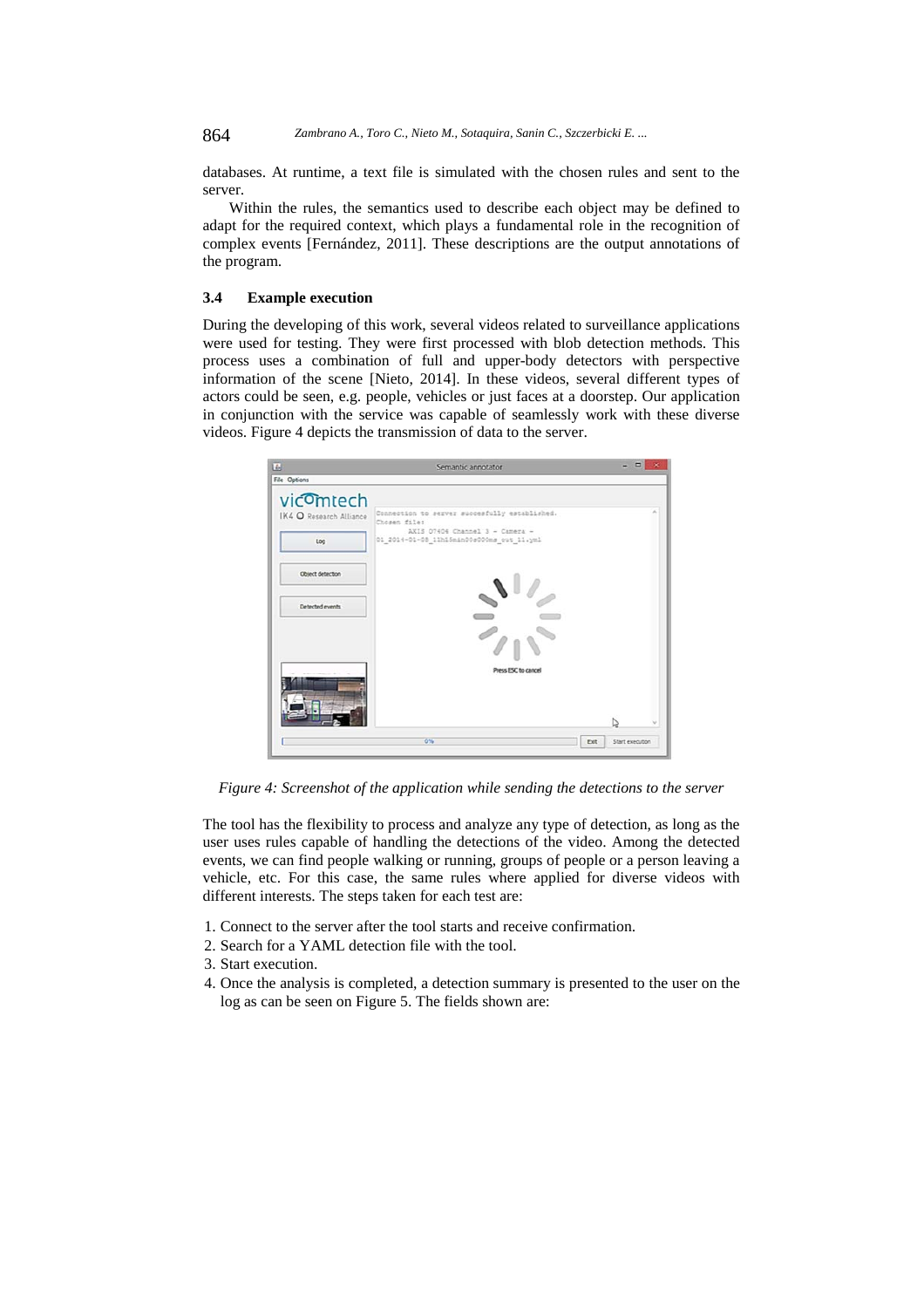- (a) Lapsed time for the analysis (once the detections have been transferred to the server).
- (b) Number of detections by type of objects.
- (c) Number of events by type of event and the object associated.
- *5.* In the "*Object detection*" section, details about every detected object can be found; e.g. to name a few: type, frame start, frame end.
- 6. In the "*Detected events*" section, details about every detected event can be found; e.g. to name a few: type, actors, description. Figure 5 depicts a close-up of some of the results of our tool.

| IK4 O Research Alliance<br>Log |       | 1d Type<br>1)Person stop<br>2 Person stop<br>3 Person stop | 7423<br>19317<br>20161                                    | 7521<br>19666<br>20368                                    | Frame s Frame end Uncertainty Message<br>1 Person (50) stopped.<br>1 Person (70) stopped.<br>1 Person (97) stopped. |  |  |
|--------------------------------|-------|------------------------------------------------------------|-----------------------------------------------------------|-----------------------------------------------------------|---------------------------------------------------------------------------------------------------------------------|--|--|
|                                |       | 4 Person moving                                            | 1931                                                      | 1965                                                      | 0.773 Person (4) is moving. Orientation: [0.36960787, 0.1.                                                          |  |  |
| 1 Person stop                  | 7423  | 7521                                                       |                                                           |                                                           | 1 Person (50) stopped.                                                                                              |  |  |
| 2 Person stop                  | 19317 | 19666                                                      |                                                           | 1 Person (70) stopped.                                    |                                                                                                                     |  |  |
| 3 Person stop                  | 20161 | 20368                                                      | 1 Person (97) stopped.                                    |                                                           |                                                                                                                     |  |  |
| 4 Person moving                | 1931  | 1965                                                       |                                                           | 0.773 Person (4) is moving. Orientation: [0.36960787, 0.1 |                                                                                                                     |  |  |
| 5 Person moving                | 2506  | 2529                                                       |                                                           |                                                           | 0.652 Person (11) is moving. Orientation: [0.0, 0.3260869                                                           |  |  |
| 6 Person moving                | 5400  | 5482                                                       |                                                           |                                                           | 0.368 Person (40) is moving. Orientation: [0.03603933, 0                                                            |  |  |
| <b>7</b> Person moving         | 7423  | 7521                                                       |                                                           |                                                           | 0.229 Person (50) is moving. Orientation: [-0.11059429, -                                                           |  |  |
| 8 Person moving                | 19317 | 19666                                                      |                                                           | 0.203 Person (70) is moving. Orientation: [0.02785271, -0 |                                                                                                                     |  |  |
| 9 Person moving                | 20161 | 20368                                                      |                                                           | 0.202 Person (97) is moving. Orientation: [-0.032139298,  |                                                                                                                     |  |  |
| 10 Person moving               | 22329 | 22446                                                      | 0.248 Person (107) is moving. Orientation: [0.01638177, - |                                                           |                                                                                                                     |  |  |
| 11 Group of Pe                 | 3728  | 4060                                                       | 1 Group of Person. Actors: [23, 24]                       |                                                           |                                                                                                                     |  |  |
|                                |       |                                                            |                                                           |                                                           |                                                                                                                     |  |  |
|                                |       |                                                            |                                                           |                                                           |                                                                                                                     |  |  |

*Figure 5: Details of the detected events* 

After the server has finished the execution, the user is be able to export the results in either Viulib [Vicomtech, 2014] or ViPER [ViPER, 2003] XML formats for further analysis or database storaging.

## **3.5 Evaluation of results**

The proposed tool has been applied under a variety of sequences representative of different kinds of scenario relative to surveillance applications. This section summarizes the undertaken rule design activities we have carried out to show the flexibility of our system. For the tests we have used several sequences ("Indoor Access" (BISAIA project), "Building Entry" and "Parking" (FP7 SAVASA project), and "Sterile Zone" [i-LIDS, 2008], which demonstrate different capabilities of the system. A common set of base rules have been used for all the sequences, which provide basic analysis capabilities such as identifying objects by their type, grouping them by proximity or labelling their motion. Additional specific rules have been created for describing the particularities of each sequence.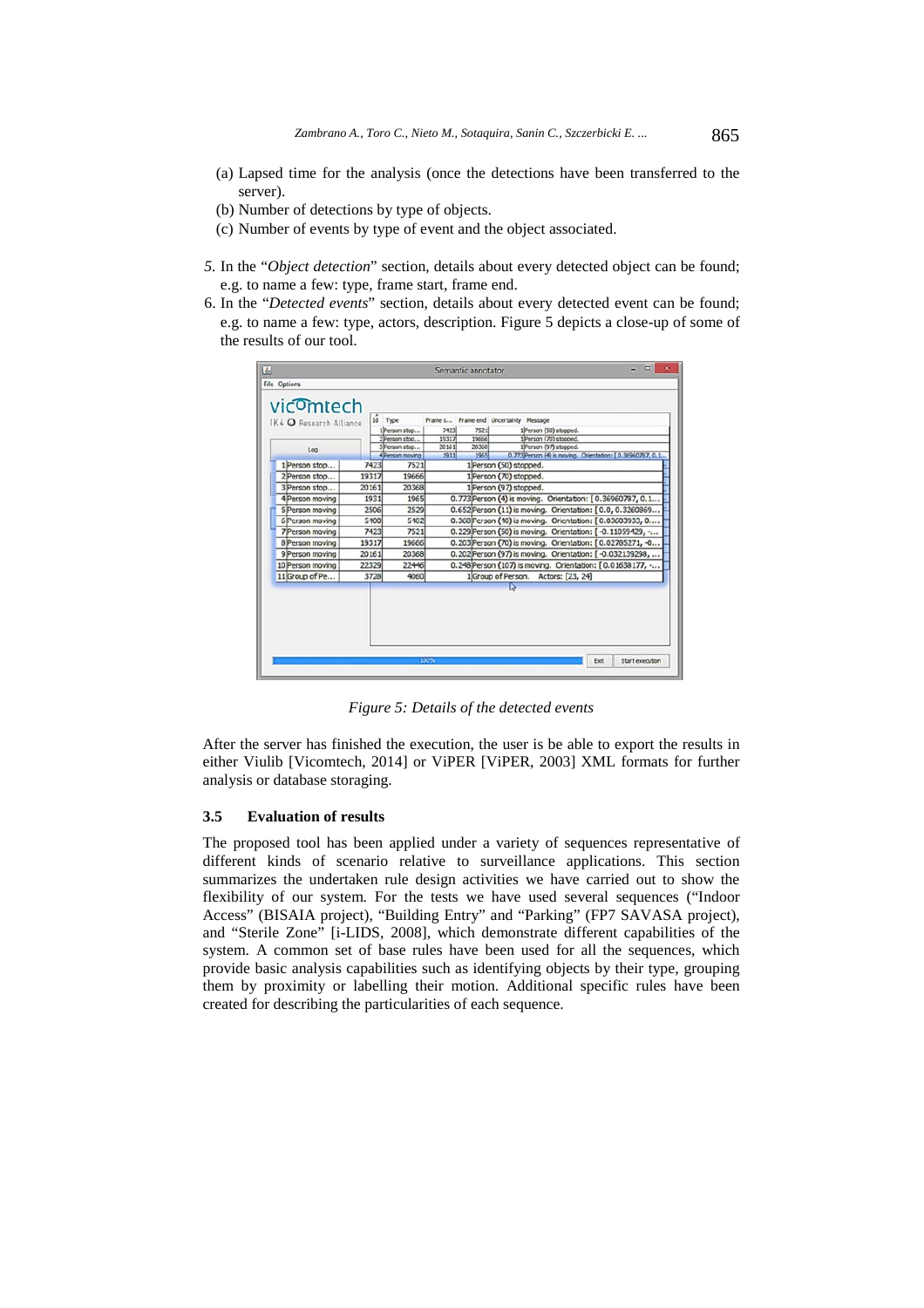1) "Indoor access": this is a sequence of 50000 frames (about 30 minutes), showing the entrance of a cantina at lunch time. People appear from the corridor, stop at the entrance to validate their ID, and enter the room. Some people cross the corridor from side to side without entering the room, and some people get out the room in opposite direction, with a total number of 160 people.

This scenario has been included to show the application of conversion rules. In this case, we have used face detection and upper-body detection algorithms from OpenCV, which generate "Face" objects. One of the rules we use transforms a "Face" object into a "Person" object in order to enable other rules based on person dynamics. As explained along the paper, the rules can be made as complex as desired. For this experiment, we kept them simple enough: right-to-left movement is considered as "Entering" and left-to-right is "Exiting" which in turn yields a number of false alarms and false negatives due to occlusions between people or incorrect face detections. As a result, Table 1 summarizes the entering/exiting event detection.

Table 1. Recall (R), Precision (P) and F-measure (F) of the events of "Indoor access".

| Event           | GT | TР  | FP | FN |       |       |       |
|-----------------|----|-----|----|----|-------|-------|-------|
| Person Entering | 52 | .32 | 52 | 20 | 0.868 | 0.717 | 0.785 |
| Person Exiting  |    |     |    |    | 0.250 | .250  |       |
| Group of People |    |     | n  |    | 727   |       | 0.640 |

2) "Building entry": a person is walking outside the main entrance of a building, talking by phone and wandering around. This person enters and exits the building a number of times (Figure 7).



*Figure 6: Detection of People and estimation of their trajectory to determine "Person Enters" and "Person Exits" events.* 

For this scenario, we have manually annotated the event "Person Walking", with starting and end frame metadata; and run a person tracking algorithm based on motion detection [Nieto, 2014]. We then feed the proposed tool with an "Object Moving" rule and obtain the results.

 The comparisons can be made at event level, considering a true positive (TP) a detected event whose time interval approximately matches with the time interval of a ground truth. However, the usage of noisy detections typically results in several many shorter events for a ground truth long event. Therefore, we switch to a frame-wise analysis, where for each frame of the sequence we look for matching exiting events and generate TP when a match is found, a FP when detection has not a ground truth matching, and a FN.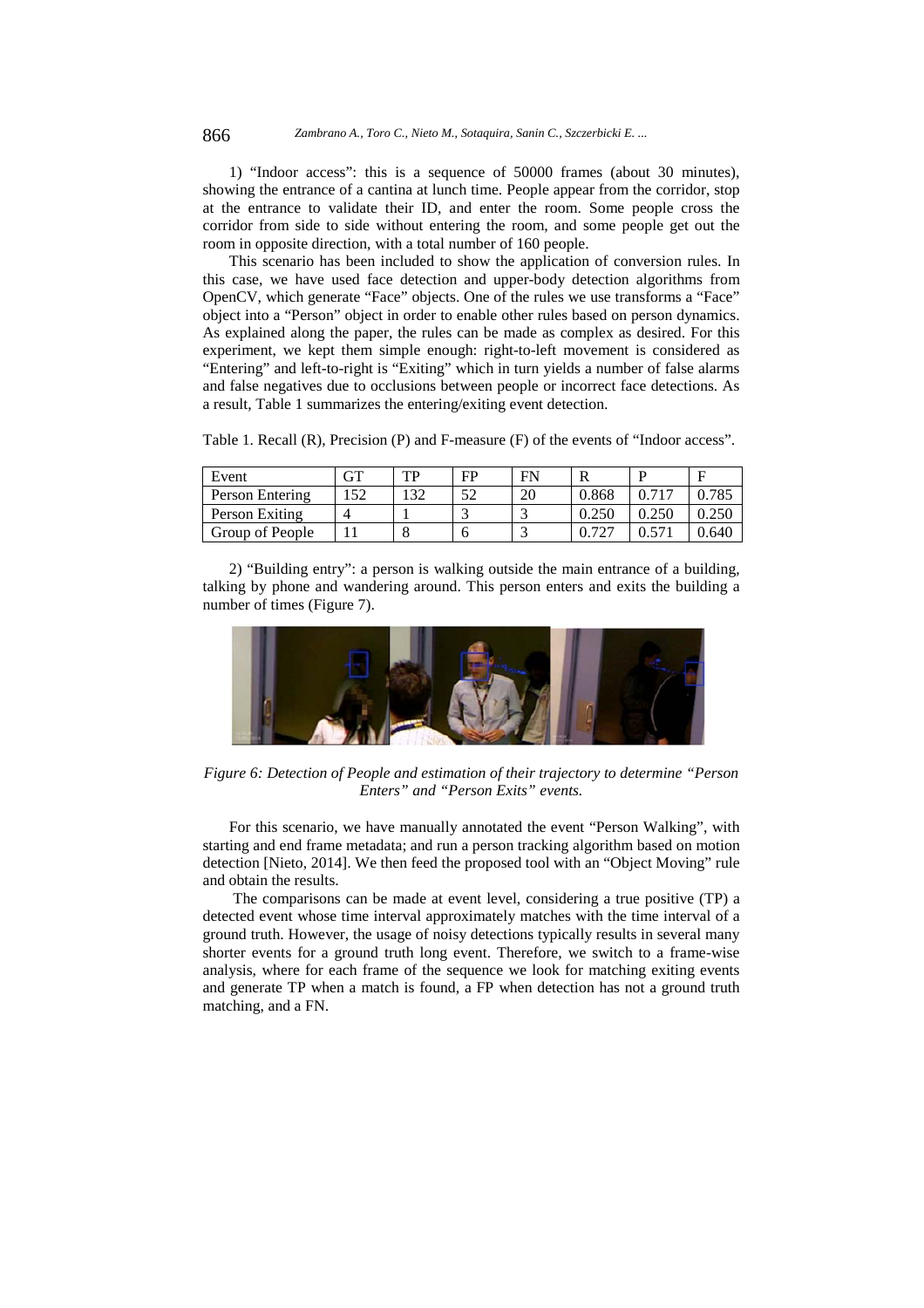The following Table shows the obtained values of Recall-Precision. As we can see, the numbers are pretty high in this case given that the event is rather simple.

| vent<br><u>. </u>            | $\sqrt{\pi}$<br>$\mathbf{v}$<br>u i | TD<br>. . | $\overline{\phantom{m}}$<br>нυ | EN<br>.     | ĸ                  |              | - |
|------------------------------|-------------------------------------|-----------|--------------------------------|-------------|--------------------|--------------|---|
| Person<br><b>Moving</b><br>M | 750<br><u>эрэ</u>                   | 7240      | 939                            | 22<br>ر ے ر | 057<br><b>U.YJ</b> | 005<br>U.OOJ |   |

*Table 2: Recall (R), Precision (P) and F-measure (F) of the events of "Building entry" with analysis at frame level.* 

3) "Parking": this sequence shows some vehicles parking in a parking area, and the drivers getting out and walking into the building along with other pedestrians. This scenario shows the capabilities of the system to cope with different type of objects and correctly identify interactions between them. The detections of such types can be provided by different sensor systems and fused together in the proposed tool through the execution of the rules. In this example, we used two different video analytics to detect vehicles and pedestrians.

The rule identifies the relative time and spatial coherence between such detections and creates the "Person Out of Car" event. From the point of view of forensic applications, such type of events can be extended or modified in order to know whether a driver has actually got off the car or remains inside, which can be a symptom of suspicious activities depending on the context (see Figure 7).



*Figure 7: Detection of Cars and People can be used to create interaction rules, such as "Person Out of Car".* 

4) Sterile zone [i-LIDS, 2008]: this is a dataset containing images of people approaching a sterile zone with a fence they break and pass through. Some people walk very slowly, others run, and some others crawl or •roll on the floor (see Figure 9). This scenario is of particular interest for surveillance applications, where a sterile zone is defined during setup of the system, and then incorporated to the rule files. There is no need to add such information at the video analytics level and can be kept as simple as required. In our case, we used a blob analysis.

The rules incorporate an analysis of the aspect ratio in order to determine whether the event is a "Person Walking" or a "Person Crawling" or "Person Rolling".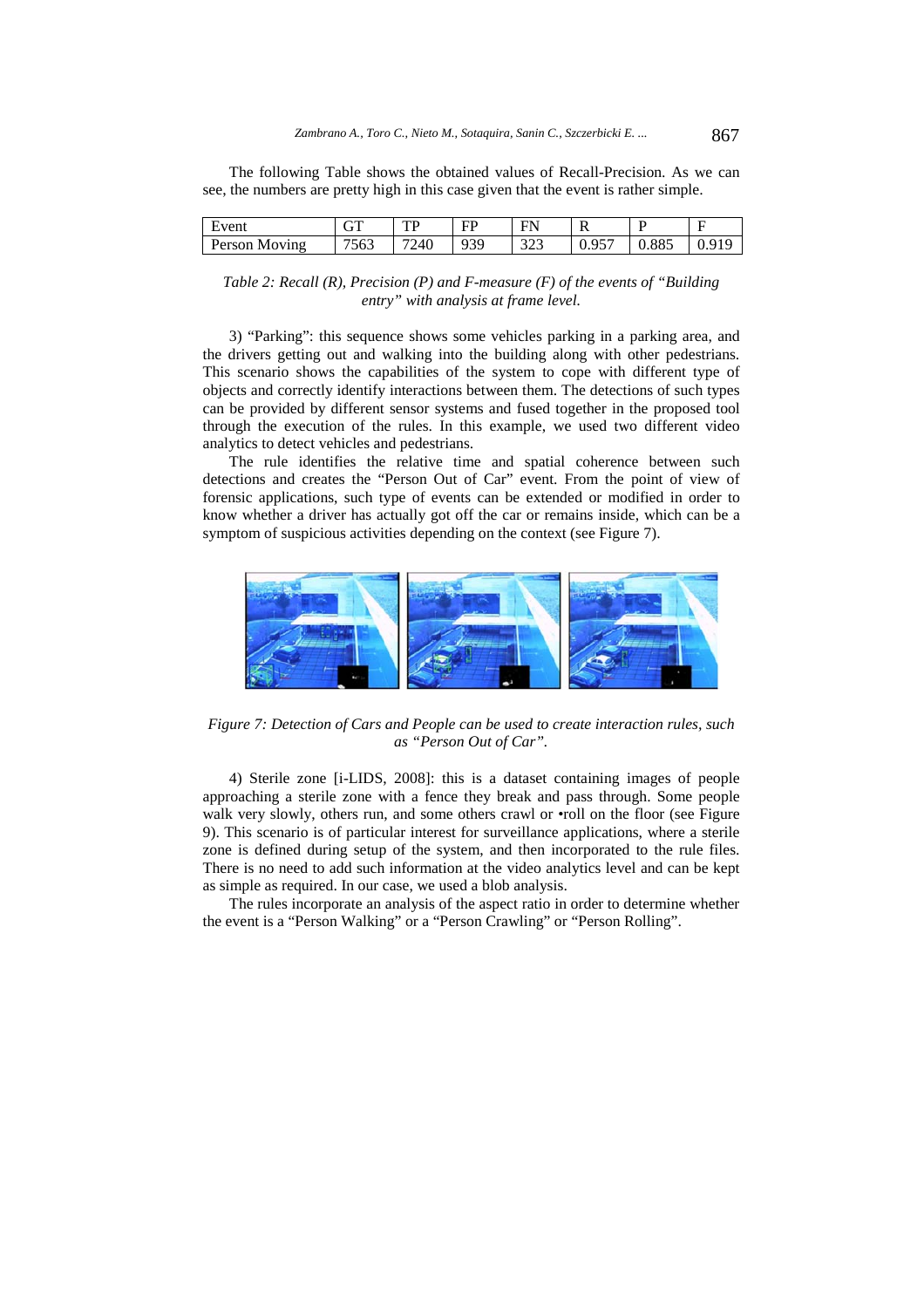

*Figure 8: Blob detection can trigger launching "Person Walking", "Person Crawling" or "Person Running" events in surveillance applications.* 

#### **4 Conclusions**

In this paper, we have presented an automatic semantic annotation service that has the flexibility to work in diverse video analysis scenarios requiring little or no modification. Our architecture allows the reutilization of the service every time the scenario changes by using a different set of rules (whenever necessary) at runtime. For improved result accuracy, a greater detail of the context can be provided (e.g. areas of interest, expected sizes of objects, etc.). In our approach, we particularly focused in solving some of the reported scalability issues found in current Computer Vision approaches by introducing an experience based approximation based on the Set of Experience Knowledge Structure. We believe that the results presented indicate that our approach can be used as a horizontal tool that could help in automating some of the most tedious tasks that could be presented to a computer vision programmer.

## **5 Future Work**

At the time of writing, our ideas have been implemented in a tool aiming off-line video analysis and indexing for events in security videos. In near future, we expect to be able to report detected events in real time. We have already foreseen the implementation of live streaming from cameras. By using other sensors, like microphones, video detections can be supported and event analysis will be more specific and meaningful, to be used in other areas that require greater sensory stimulation. Rules can be optimized if integrated with machine learning. Therefore, an initial training would be required for the server to learn and improve its accuracy in event recognition. This will increase the program´s adaptability without the need of constant human intervention.

## **References**

[Aggarwal, 2011] Aggarwal, J. K., Ryoo, M. S.: Human activity analysis: A review, ACM Computing Surveys, vol. 43, no. 3, pp. 1-43, 2011.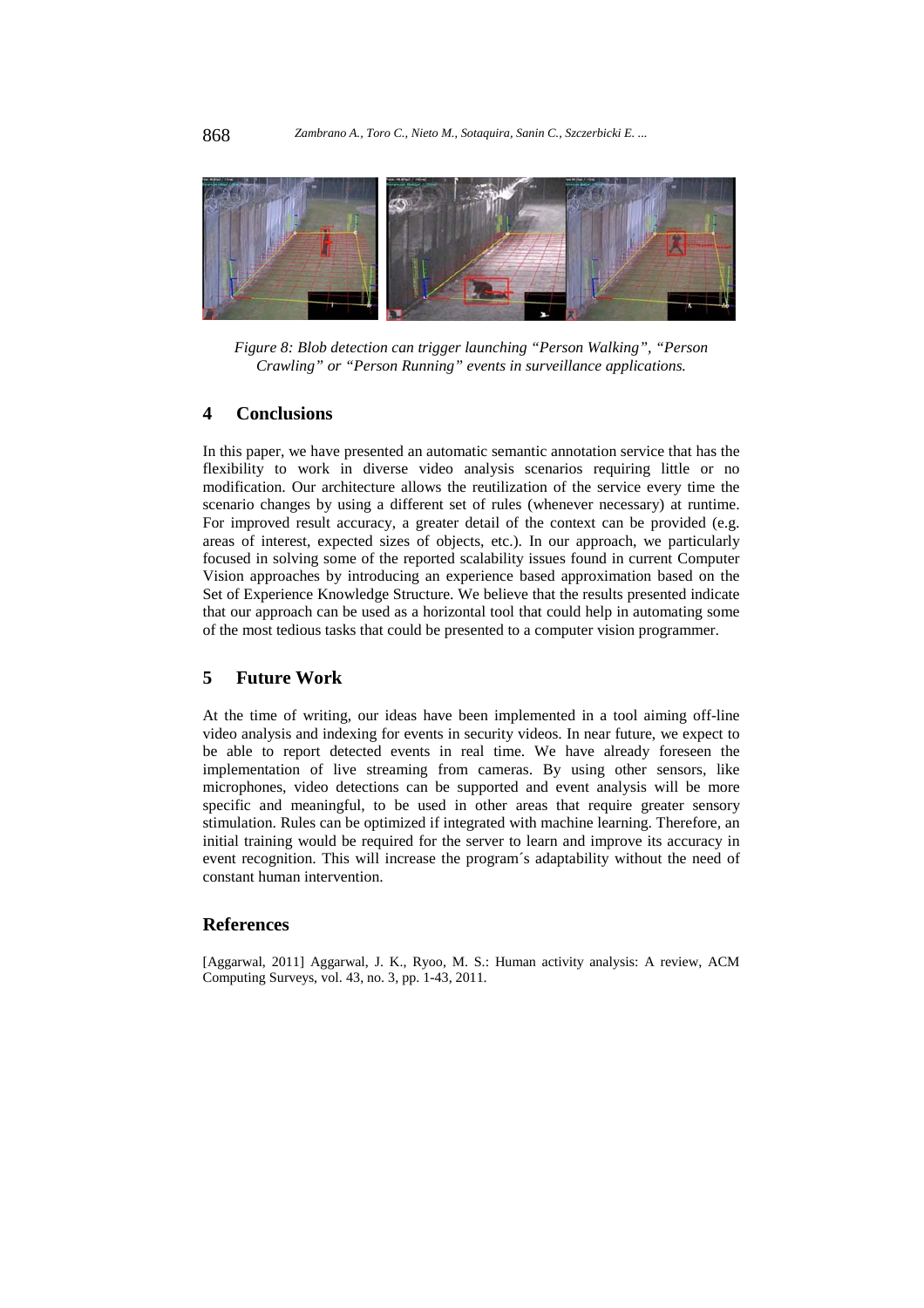[Auer, 2005] P. Auer, et al.: A Research Roadmap of Cognitive Vision, ECVision: European Network for Research in Cognitive Vision Systems, 2005. [Online].

[Ben-Kiki, 2009] Ben-Kiki, O., Evans, C., döt, Net, I.: YAML Ain't Markup Language (YAML™) Version 1.2, 2009. [Online]. Available: http://www.yaml.org/spec/1.2/spec.html.

[Bauckhage, 2004] Bauckhage, C., Hanheide, M., Wrede, S., Sagerer, G.: A cognitive vision system for action recognition in office environments, 2004.

[De Ley, 2011] De Ley, E., Jacobs, D.: Rules-based analysis with JBoss Drools: adding intelligence to automation, Contributions to the Proceedings of ICALEPCS 2011, Ghent, Belgium 2011.

[Fernández, 2011] Fernández, C., Baiget, P., Roca, F. X., González, J.: Determining the best suited semantic events for cognitive surveillance, Expert Systems with Applications, vol. 38, no. 4, pp. 4068-4079, 2011.

[Fritsch, 2003] Fritsch, J. N.: Vision-based recognition of gestures with context, Bielefeld University, Bielefeld (Germany), 2003.

[Goldratt, 1986] Goldratt, E. M., Cox, J.: The goal. Technical report, Grover, Aldershot, Hants, 1986.

[Gruber, 1995] Gruber, T. R.: Toward principles for the design of ontologies used for knowledge sharing, International Journal of Human-Computer Studies, vol. 43, no. 5-6, pp. 907-928, 1995.

[i-LIDS, 2008] Home Office Scientific Development Branch. Imagery library for intelligent detection system i-LIDS. http://scienceandresearch.homeoffice.gov.uk/hosdb/cctv-imagingtechnology/video-based-detection-systems/i-lids/.

[Jung, 2011] Jung, J.J.: Service Chain-based Business Alliance Formation in Service-oriented Architecture, Expert Systems with Applications, vol. 38, no. 3, pp. 2206-2211, 2011.

[Jung, 2012] Jung, J.J.: Evolutionary Approach for Semantic-based Query Sampling in Largescale Information Sources, Information Science, vol. 182, no. 1, pp. 30-39, 2012.

[Jung, 2013] Jung, J.J.: Contextual Synchronization for Efficient Social Collaborations in Enterprise Computing: a Case Study on TweetPulse, Concurrent Engineering-Research and Applications, vol. 21, no. 3, pp. 209-216, 2013.

[Lee, 2010] Lee, J., Muthig, D., Matthias, N.: A feature-oriented approach for developing reusable product line assets of service-based systems, Journal of Systems and Software, vol. 83, no. 7, pp. 1123-1136, 2010.

[Lim, 2014] Lim, M. K., Tang, S., Chan, C. S.: iSurveillance: Intelligent framework for multiple events detection in surveillance videos, Expert Systems with Applications, vol. 41, no. 10, pp. 4704-4715, 2014.

[Ling, 2012] Ling, S., Ling, J., Yan, L., Jiagou, Z.: Human action segmentation and recognition via motion and shape analysis, Pattern Recognition Letters, vol. 33, no. 4, pp. 438-445, 2012.

[Little, 2013] Little, S., Jargalsaikhan, I., Clawson, K., Li, H., Nieto, M., Direkoglu, C., et al: An Information Retrieval Approach to Identifying Infrequent Events in Surveillance Video, Dallas, 2013.

[Long and Jung, 2015] Long, N.H., Jung, J.J.: Privacy-aware Matching Online Social Identities for Multiple Social Networking Services, Cybernetics and Systems, vol. 46, no. 1-2, pp. 69-83, 2015.